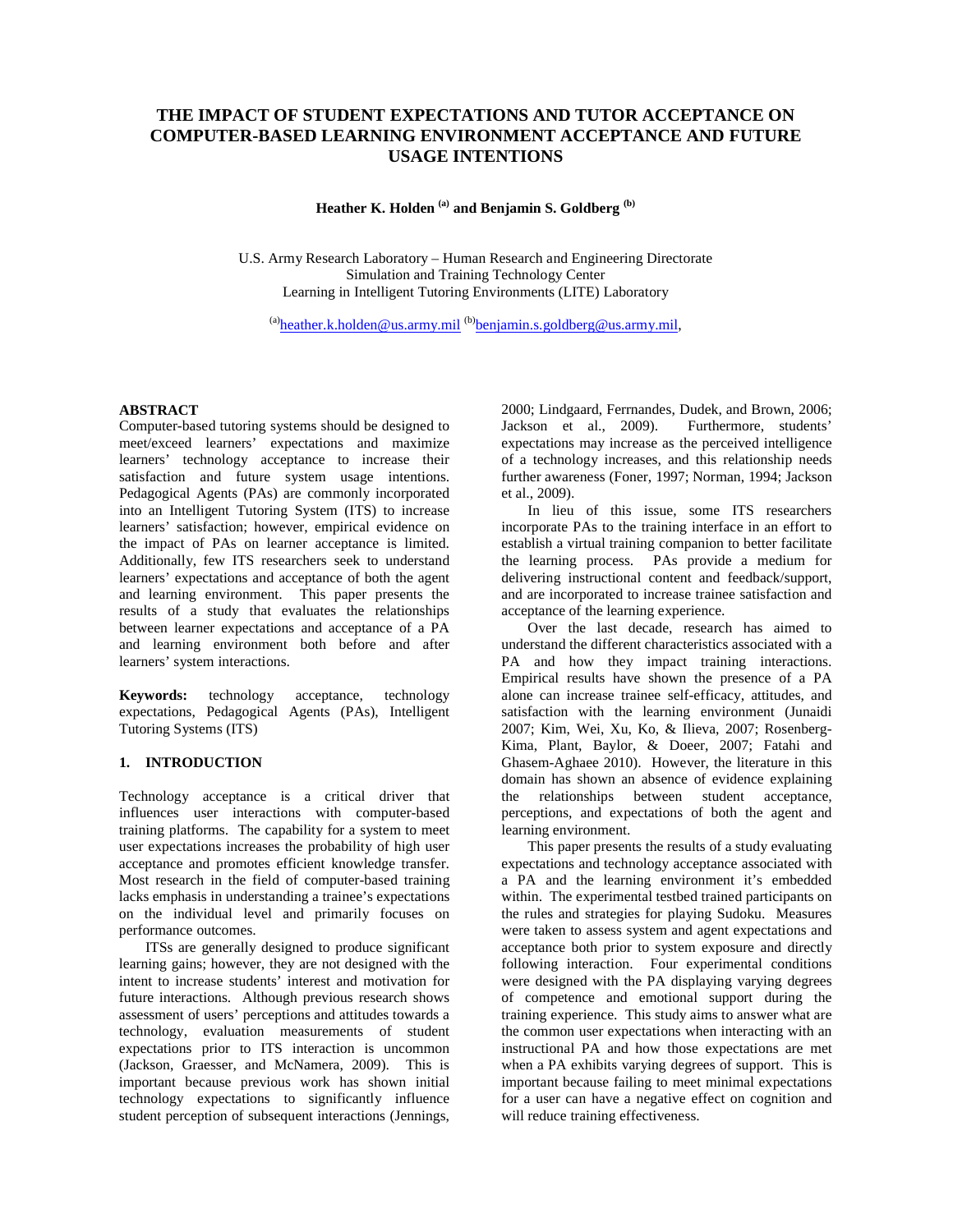Additionally, this study determines if there is a significant relationship between affect (mood) to student expectations and acceptance. Investigation of the influences of students' expectations could enable ITS researchers and developers to potentially better understand: (1) differences in performance and system evaluations; (2) possible affective, cognitive, and motivational restrictions of ITS usage; (3) factors which attribute to future usage intentions; and (4) methods to appropriately design and adapt instructional strategies to increase user acceptance and exceed user expectations.

#### **2. RELATED LITERATURE**

#### **2.1. Expectations and Acceptance of a Computer-Based Tutor**

An ideal trainee-PA relationship emulates the same benefits as the human relationship seen in one-to-one tutoring (Bloom 1984). A central component of humanto-human tutoring is social interaction. Teaching and learning are highly social activities, which attribute to trainees' cognitive and affective development (Kim and Baylor 2006). Social interaction builds trust, thereby strengthening the relationship between the instructor and trainee, and in turn influences motivation for learning (Baylor 2000).

Social interaction in a tutoring environment is driven through communication, which is the primary medium a PA can utilize to establish trainee trust. Lee, Ahn, & Han (2006) defines trust as the product of three dimensions: ability, benevolence, and integrity. Core, Traum, Lane, Swartout, Gratch, van Lent, & Marsella (2006) considers trust as a linear combination of solidarity, credibility, and familiarity. Research has also found a significant connection of users' trust to their technology acceptance (Lee et al., 2006; Cho, Kwon, & Lee, 2007). It is hypothesized that the presence of a PA alone will increase trainees' selfefficacy, attitudes, and satisfaction of system interaction.

In addition to trust building, social interaction influences motivation and learning. A trainee who enjoys interaction with a PA will demonstrate a more positive perception of the overall learning experience and be more accepting to the learning environment (Johnson, Rickel, & Lester, 2000; Junaidi, 2007). Thus, theoretically the more trust a trainee has in the PA technology, the more trust he/she will have in the training experience. However, there is a lack of empirical evidence supporting this claim.

### **2.2. Expectations and Acceptance of an Intelligent Tutoring System**

ITS researchers usually use measures of students' computer experiences and usage patterns to gauge students' attitudes and perceptions towards an ITS; however, research has found that such measures are insufficient indicators (Garland and Noyes, 2008).

Research focusing on information technology acceptance typically uses the original or a revised Technology Acceptance Model (TAM) to gauge users' acceptance. The TAM is a theoretical model which predicts how a user comes to accept and use a given information technology by interpreting responses on cognitive, affective, and behavioral measures. It specifies causal relationships among external variables, belief and attitudinal constructs, and behaviors captured during initial system interactions (Hubona & Kennick, 1996). The model suggests that when users are The model suggests that when users are presented with a particular information technology, a number of factors, notably *perceived usefulness* and *perceived ease of use*, influence their decision of how and when they will use the technology. These cognitive responses then influence the users' affect (attitude) towards using the technology, which ultimately drives their behavioral intentions (Burton-Jones & Hubona, 2005).

The key limitation to TAM is its inability to account for measures on system expectations prior to interaction with the system. Jackson et al. (2009) discovered that students' prior expectations of a technology's capability have a large effect on students' initial and post-levels of motivation and technology familiarity. Furthermore, meeting expectations can significantly increase the likelihood that students' will use the system again in the future. However, few if any, ITS researchers evaluate students' ITS acceptance.

### **3. METHODOLOGY**

A 2x2 experiment was designed assessing the effect competency and emotional support has on meeting user expectations and system acceptance. The PA was given one of two definitions for each variable of interest: high and low. Participants were randomly assigned to one of four experimental conditions, each instantiating varying degrees of PA competency and PA emotional support. The PA was embedded into a testbed (i.e. learning environment) that teaches subjects the rules and strategies of Sudoku. The environment was designed with the ability to cater to any level of previous experience.

This study anticipates the following: (a) Students' assessment of a PA's qualities will have a strong, positive relationship to their acceptance of the learning environment; (b) The perceived notion that the PA is trusted by the learner will vary in relation to the participant's prior experience within the domain; and (c) The PA condition experienced by the participant will have a direct effect on reported Self-Assessment Mannequin (SAM) mood dimensions; and (d) PA's exhibiting either emotional support, competence, or both will produce significantly higher knowledge gains than a PA's that provides neither quality.

The experimental learning environment was developed with Microsoft Visual Basic.NET Express Edition. The PA embedded within the learning environment is the Microsoft Agent Audie, who is a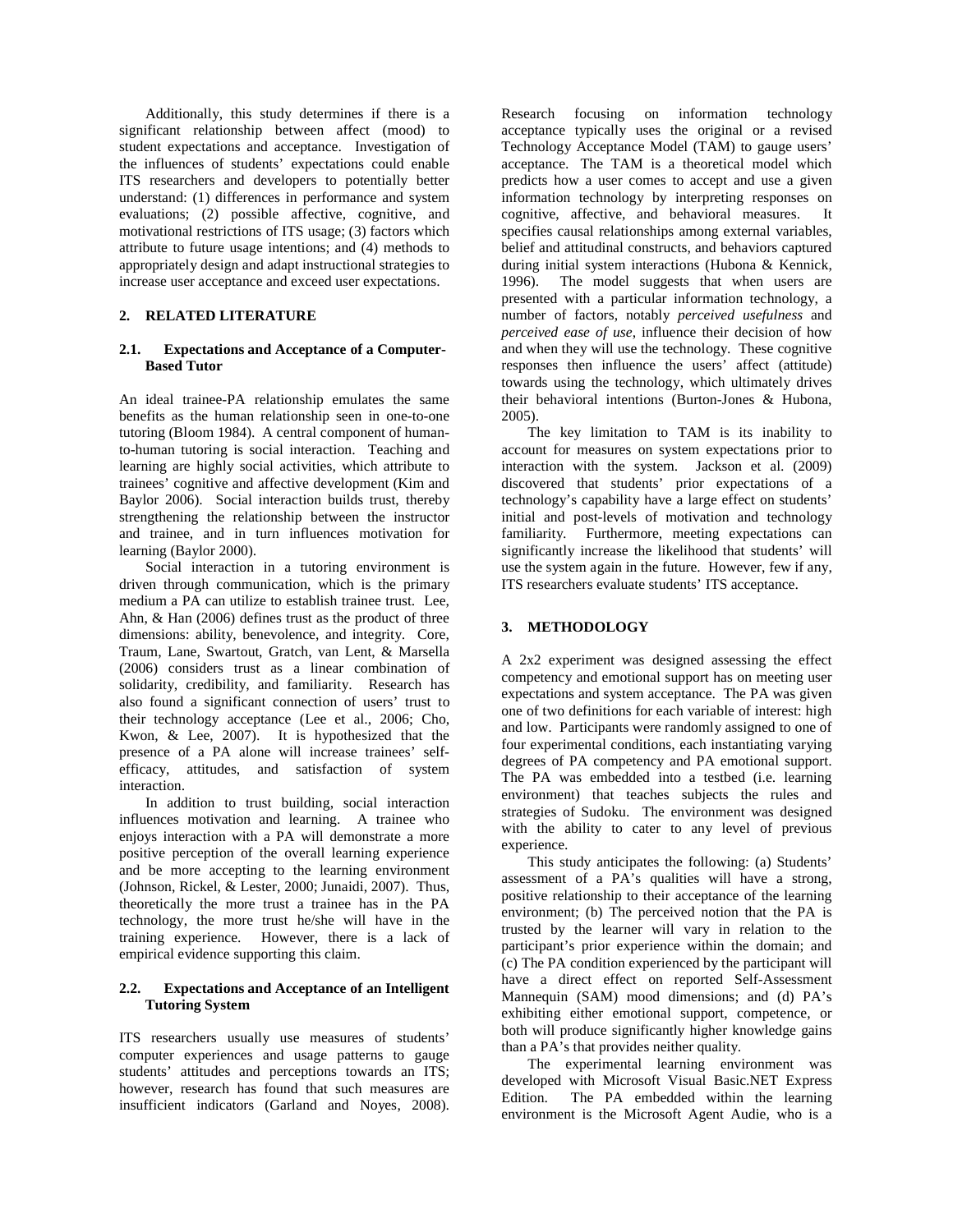representation of an animated computer. Figure 1 presents a screenshot of the experimental learning environment.



Figure 1: Sudoku Learning Environment Screenshot

### **3.1. Sample Population**

Although participation in this experiment was open to the general community, the population for this study was a sample of convenience. Thirty-five volunteers participated in the study. The participants consisted of 22 males and 14 females between the ages of 19 and 63. Eighty-six percent of the sample reported having advanced computer experience, and ninety-one percent of the sample believed that computers can help them learn difficult concepts.

### **3.2. Procedure and Instrumentation:**

After obtaining informed consent, participants completed a pre-experiment survey. The instrument collected information on demographics (i.e. age, gender, and education); mood (Self-Assessment Mannequin (SAM) Lang, 1985); expectations of a computer-based tutor; and expectations of a computer-based learning environment. Expectation measures associated with the PA were collected from the 12-item Attitude toward Tutoring Agent Scale (ATTAS: Adcock & Van Eck, 2005; Jackson et. al, 2009). The instrument assessing participant expectations of a computer-based learning environment consisted of 9 questions adapted from Davis (1989) and Holden & Rada (2011). This construct is composed of seven items on Perceived Ease of Use (PEU), one item on Perceived Usefulness (PU), and one item on future Usage Intentions (UI). For both expectation constructs, participants were asked to rate the importance of each item on a Likert scale from 1 (not at all important) to 9 (totally important) and to rank the order from least important to most important.

Following the pre-experiment survey, participant interaction with the learning environment was initiated. The instructional sequence was divided into four phases: a Sudoku tutorial, an interface tutorial, game 1, and game 2. All phases were guided by an assigned conditional PA reflecting the appropriate variance of

competency and emotional support, except during the interface tutorial where the PA exhibited the same habits for all four experimental conditions. For novice and beginner Sudoku players, participants were given an easy Sudoku puzzle for the first game, while intermediate and experts were given a medium puzzle for the first game. A hard Sudoku puzzle was given for the second game across all groups. Participants had 15 minutes to complete as much of the 9x9 grid as possible.

Following, participants' completed a postexperiment survey. The survey inquired about participants' mood (SAM); perceptions of the PA tutor; and perceptions of the learning environment. The perceptions of the PA and learning environment constructs consisted of the same measures from the expectations constructs in the pre-experiment survey. However, participants were asked to rate their agreeableness for each item on a Likert scale from 1 (Strongly Disagree) to 9 (Strongly Agree). These constructs measure participants' acceptance of the PA and learning environment.

# **4. RESULTS**

### **4.1. Pre-Interaction Analysis:**

Survey data was collected prior to system interaction to gage experience with the domain and expectations towards computer-based tutoring. This data was analyzed as a whole to identify trends and similarities associated with PA implementation. In regards to previous Sudoku experience among participants, 31% reported no knowledge or familiarity of the domain, 31% reported basic experience initially, and 37% reported having advanced experience. Participant interest and motivation was also assessed. Of the sample, 86% were excited about learning new topics, 65% were interested in increasing their Sudoku knowledge, and 86% were motivated to participate in the experiment.

Additionally, participants were instructed to rate and rank the importance of their ideal computer-based tutor qualities. These items (derived from ATTAS) were used to gage initial expectations of a PA. Items were based on qualities/characteristics associated with human tutors. Table 1 presents the results of the overall sample.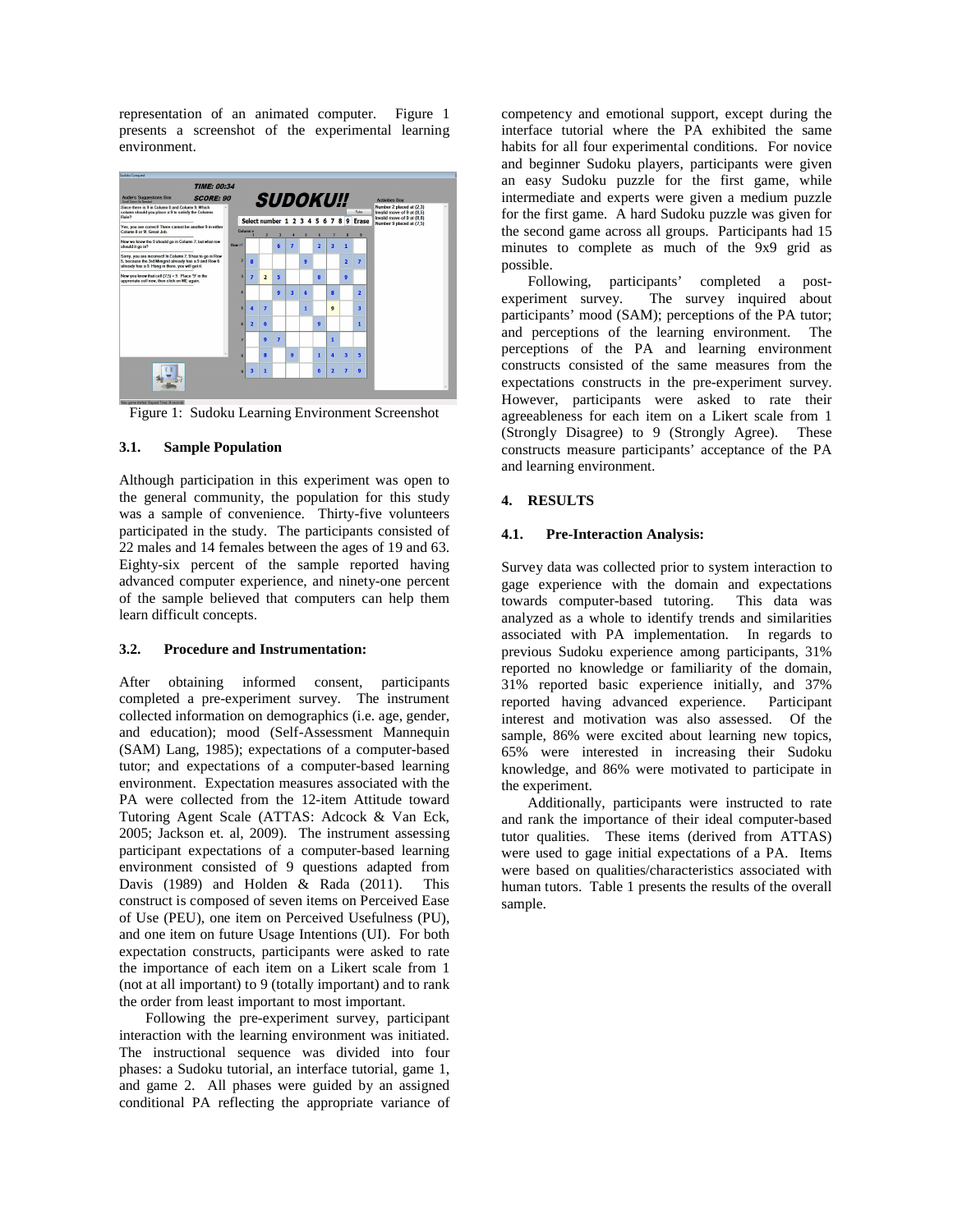|  |  | Table 1: Initial Expectations of a PA's Qualities |  |  |
|--|--|---------------------------------------------------|--|--|
|--|--|---------------------------------------------------|--|--|

|                                                         |       |      |       | Ranked |       |
|---------------------------------------------------------|-------|------|-------|--------|-------|
| Statement: A tutor                                      | Min., | Mean | Std.  | Most   | Least |
| that                                                    | Max.  |      | Dev.  | Imp.   | Imp.  |
| you would use                                           | 4,9   | 7.91 | 1.463 | 40%    | 40%   |
| again                                                   |       |      |       |        |       |
| you would strongly<br>recommend to others               | 4,9   | 7.71 | 1.447 | 29%    | 54%   |
| you would enjoy<br>working with                         | 6,9   | 8.31 | 0.963 | 34%    | 34%   |
| you feel motivated<br>to work with                      | 5,9   | 8.14 | 1.264 | 14%    | 51%   |
| helps you better<br>understand the<br>learning content  | 7,9   | 8.60 | 0.604 | 49%    | 26%   |
| lets you know how<br>well you are doing                 | 2,9   | 8.06 | 1.434 | 37%    | 20%   |
| keeps you updated<br>on your progress                   | 5,9   | 8.11 | 1.022 | 31%    | 23%   |
| understood how<br>much you knew                         | 6,9   | 8.43 | 0.815 | 31%    | 31%   |
| provided you<br>helpful feedback                        | 5,9   | 8.51 | 0.853 | 49%    | 17%   |
| Increases your<br>interested in the<br>learning content | 5,9   | 7.91 | 1.380 | 31%    | 34%   |
| holds your interest                                     | 5.9   | 8.14 | 1.264 | 14%    | 34%   |
| you're satisfied<br>with his performance                | 5,9   | 8.09 | 1.147 | 40%    | 34%   |

Participants were also asked to rate and rank the important attributes of their ideal learning environment. These items were used gauge the participants initial expectations of what is deemed necessary for computerbased instruction. Table 2 presents the results.

Table 2: Initial Expectations of a Learning Environment

|                                                                                                   |             |      |              | Ranked       |               |  |  |  |
|---------------------------------------------------------------------------------------------------|-------------|------|--------------|--------------|---------------|--|--|--|
| Statement: A<br>learning environment                                                              | Min<br>Max. | Mean | Std.<br>Dev. | Most<br>Imp. | Least<br>Imp. |  |  |  |
| that                                                                                              |             |      |              |              |               |  |  |  |
| is easy to use. (PEU)                                                                             | 5,9         | 8.14 | 1.115        | 57%          | 26%           |  |  |  |
| is controllable. (PEU)                                                                            | 2,9         | 7.43 | 1.668        | 17%          | 34%           |  |  |  |
| is enjoyable. (PEU)                                                                               | 4.9         | 7.54 | 1.482        | 17%          | 51%           |  |  |  |
| does not require a lot<br>of mental effort. (PEU)                                                 | 2,9         | 6.74 | 2.049        | 26%          | 51%           |  |  |  |
| is easy to learn how<br>to use. (PEU)                                                             | 6.9         | 8.14 | 1.089        | 40%          | 31%           |  |  |  |
| is ease to intuitively<br>navigate through. (PEU.                                                 | 4.9         | 8.17 | 1.224        | 26%          | 17%           |  |  |  |
| has good functionality<br>(features). (PEU)                                                       | 5.9         | 8.06 | 1.211        | 37%          | 20%           |  |  |  |
| is useful for learning.<br>content. (PU)                                                          | 5.9         | 8.40 | 1.006        | 51%          | 17%           |  |  |  |
| is reusable for                                                                                   | 4.9         | 7.43 | 1.720        | 29%          | 51%           |  |  |  |
| learning other content in<br>the future. (UI)                                                     |             |      |              |              |               |  |  |  |
| Note: Perceived Ease of Use (PEU), Perceived Usefulness (PU),<br>and Future Usage Intentions (UI) |             |      |              |              |               |  |  |  |

#### **4.2. Post-Interaction Analysis:**

Responses of post-interaction perceptions/acceptance are segmented by experimental condition and Sudoku experience. Both are compared against one another as well as analyzed as a whole. This section addresses the three hypotheses mentioned at the beginning of the methodology section. During the experiment, participants were subjected one of four versions of a PA: an Emotionally Supportive and Competent (ESC) agent  $(N = 9)$ ; an Emotionally Supportive Only (ESO) agent (N = 9); a Competent Only (CO) agent (N = 8);

and a Neither Emotionally Supportive nor Competent (NESC) agent  $(N = 9)$ . A between-condition analysis was conducted to assess the effect a PA's emotional support and knowledge level has on the learner's perception of the PA and learning environment.

The participants subjectively rated the PA's qualities/characteristics (same items assessed preinteraction, see Table 1) and the learning environment based on their experience. Results convey the data had a significant positive relationship between acceptance of a PA and acceptance of the learning environment. Pearsons correlations showed the agent, regardless of condition, had a strong positive relationship to the learning environment's perceived ease of use  $(r = .808, )$ p $<001$ ), perceived usefulness ( $r = .799$ , p $<001$ ), and future usage intentions  $(r = .868, p < .001)$ . Although this relationship slightly varies across the independent experimental conditions, it still maintained its significance.

Next, we examined the influence prior experience has on perceived trust towards the PA. A univariate Analysis of Variance (ANOVA) was conducted and resulted in a main effect between an individual's Sudoku experience and their perceived trust of the tutor agent,  $F(2,32) = 5.531$ ,  $p<.05$ . Upon further analysis, a multiple comparisons revealed a significant difference in overall perceived trust between participants with basic ( $M = 7.672$ ,  $SD = 1.401$ ) and advanced ( $M =$ 5.123,  $SD = 2.069$ ,  $p < 01$ . We found that agent condition to not have a significant effect within this sample on a PA's characteristics used to evaluate trust.

Furthermore, we evaluated the impact that the PA condition had on the self-reported SAM mood dimensions. A univariate ANOVA showed the agent condition the learner interacted with had a main effect on reported levels of Arousal,  $F(3,31) = 8.713$ , p<.01. The other two dimensions (Pleasure, Dominance) were not significantly affected by the PA condition experienced across participants. A pairwise comparison identified learners in the Emotionally Supportive and Competent Tutor (ESC) environment reported significantly higher arousal levels ( $M = 3.3$ ,  $SD = .686$ ) over learners in the control condition with the neither emotionally supportive or competent tutor (NESC) (*M* = 6.111,  $SD = .776$ ,  $F(1, 33)$ ,  $p = .012$ . The pairwise comparison of the remaining agent conditions were found to be non-significant.

As well, a learner's perception of knowledge gained in the Sudoku domain following interaction was assessed. In the post-survey, participants were asked if they felt their knowledge/understanding of Sudoku increased following the experience. A univariate ANOVA shows the agent condition assigned to have a significant main effect on the reported knowledge increase item  $F(3, 31) = 11.346$ ,  $p<.001$ . When comparing all conditions against one another in a pairwise comparison, results show significantly more learners reported increased Sudoku knowledge in the ESC ( $M = 1.867$ ,  $SD = .161$ ,  $p < .05$ ) and ESO ( $M =$ 1.917, *SD* = .153, p<.05) tutor conditions when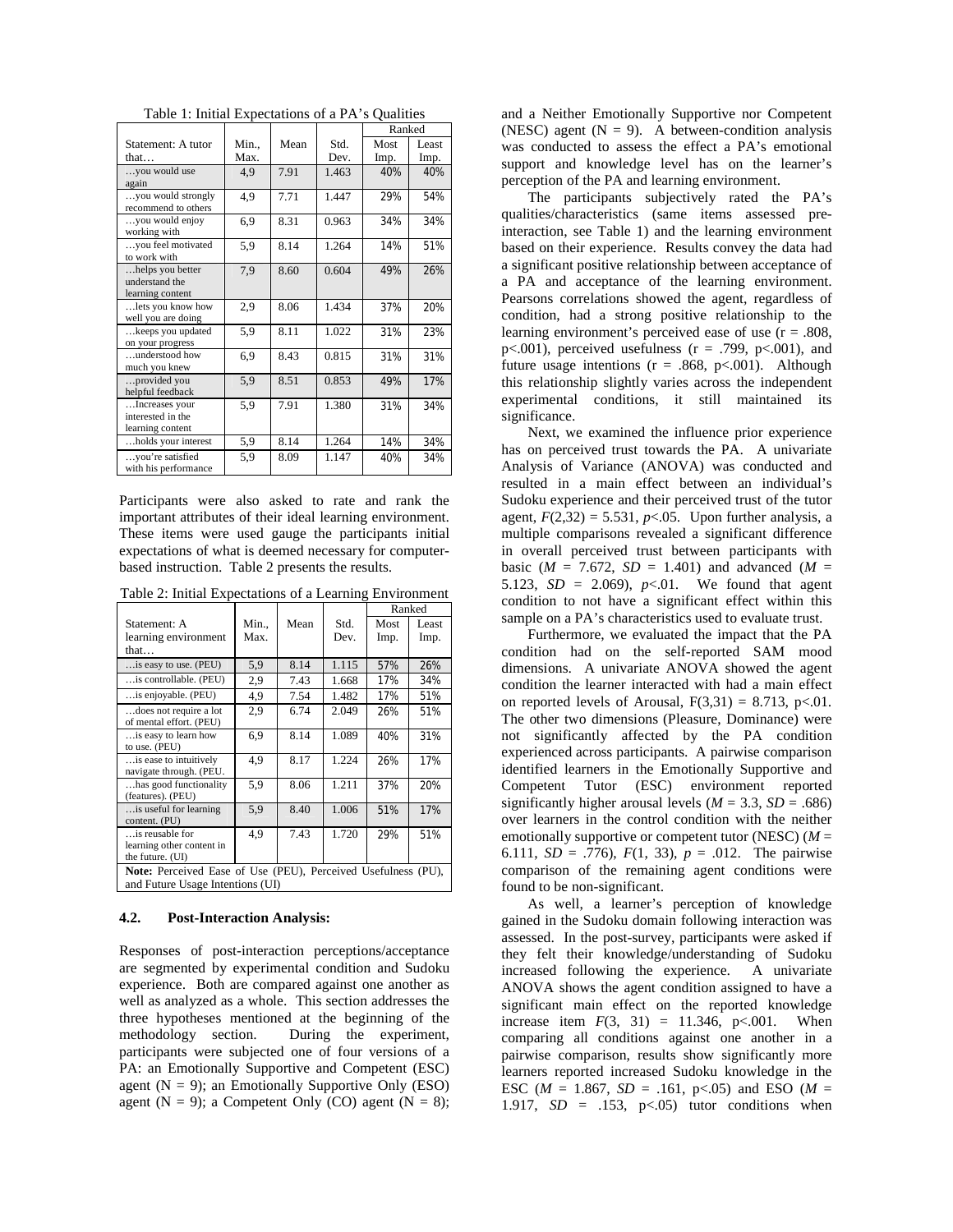compared to the condition with a NESC tutor  $(M =$ 1.356,  $SD = .182$ ,  $p < .05$ ). The CO tutor ( $M = 1.889$ , *SD* = .185) is approaching significance, *p*=.05, with a larger sample believed to produce a reliable difference.

# **5. DISCUSSION**

A result of this study is better understanding what attributes of a PA and learning environment is most important to a learner. According to the pre-interaction survey, participants most preferred a PA which helps them better understand content and provide helpful feedback. Particularly, participants with less Sudoku experience (e.g. none or beginner) thought these PA qualities to be of more importance than advanced Sudoku players. Additionally, there was an equal distribution in the reusability ranking of a computerbased tutor. A majority of participants with little or no Sudoku experience ranked the idea of using the tutor again as least important, while a majority of advanced Sudoku players rated this quality as most important. Furthermore, a PA that is enjoyable to work with varied between experience, with the advanced participants ranking it most important and the novice/beginners ranking it least important. Thus, a learner's prior knowledge of a domain might result in different desired expectations of a computer-based tutor. Interestingly, all participants reported having a tutor that they were motivated to work with or could strongly recommend to others as least important.

In regard to the learning environment, the sample most preferred an environment that is easy to use and useful for learning content, and reported the reusability of a learning environment as least important. Perhaps when learners enter training experiences, they focus on the current experience and do not consider how it can impact future learning interactions. Conversely, our sample may have developed a domain-specific (Sudoku) conceptual model of the learning environment at the time of this question and could not perceive it to be scalable to other domains. More research is needed to identify the appropriate conclusion. Sudoku experience did not have an impact on learners' preferences of the learning environment.

According to the post-interaction analysis, there is a significant relationship between acceptance of the PA and the learning environment they are interacting within. This supports the theoretical basis and importance of PA research. Thus, PAs have the ability to minimize trainee resistance to the utilization of intelligent tutoring systems.

Additionally, a learner's initial domain knowledge may influence their trust for using a PA. We found that beginner Sudoku players were significantly more trusting of the PA than advanced players, regardless of the agent condition given. This outcome could be based on the generalization that advanced participants heavily relied on their prior domain knowledge and used the PA only as a supplement to achieve the game objectives, while less experienced participants relied more on the

PA to better understand the domain and complete the game. This notion also becomes more apparent as we observed the differences in initial expectations of each group.

In terms of affect, mood dimensions (e.g. Pleasure, Dominance, and Arousal) were found not to have an impact on learner's acceptance of a PA or the learning environment; however, learners interacting with the PA exhibiting emotional support and competency reported a higher increase in arousal when compared across conditions. Determining whether this type of arousal was based on engagement, excitement, fear, or anger is difficult to interpret from this data set. Correlations show pleasure to decrease among participants in this condition as arousal increases, but this does not hold true among the remaining groups.

Results also show characteristics of support and competency in a PA to impact a learners perceived knowledge gain. This suggests agents must provide relevant and supportive feedback to promote higher efficacy and commitment for using a PA. The results of the study support this assertion by showing all conditions exhibiting some level of competent or emotional support to report a higher perceived understanding of Sudoku than participants in the condition designed with neither.

#### **6. CONCLUSIONS**

This study supports the importance of understanding learners' initial expectations prior to system interaction. Future related research should consider expectations in addition to assessing the impact of different PA characteristics on learning outcomes. Our results demonstrate that learners' perceptions of a PA can have a direct impact on their acceptance of the learning environment the agent is embedded within. The study consisted of a small sample size. Several findings identified during data analysis were approaching significance and may be noteworthy with a larger sample population. In addition to increasing or sample for future studies, assessment questions to help explain mood outcomes will be incorporated.

#### **REFERENCES**

- Adcock, A. and Van Eck, R., 2005. Reliability and Factor Structure of the Atttitude Toward Tutoring Agent Scale (ATTAS). *Journal of Interaction Learning Research*, 16, 195-212.
- Baylor, A., 2000. Beyond Butlers: Intelligent Agents as Mentors. *Journal of Educational Computing Research*, 22 (4), 373-382.
- Bloom, B, 1984. The 2 Sigma Problem: The Search for Methods of Group Instruction as Effective as One-to-One Tutoring. *Educational Researcher*, 13 (6), 4-16.
- Burton-Jones, A. and Hubona, G., 2005. Individual differences and usage behavior: Revisiting a Technology Acceptance Model Assumptions. *The DATABASE for Advances in Information Systems,* 36 (2), 58-77.